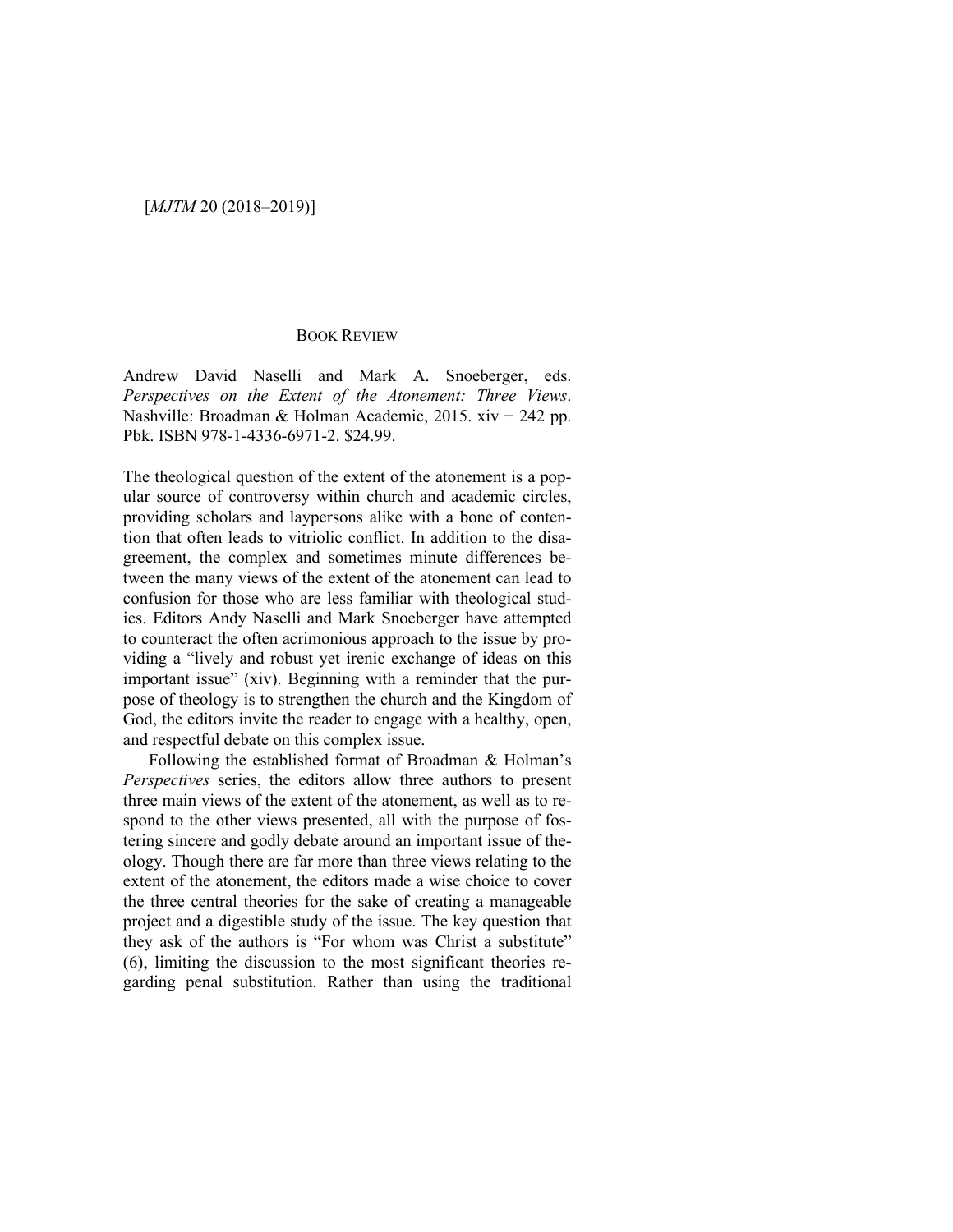## R18 *McMaster Journal of Theology and Ministry* 20

names for the three main views, the editors have opted for theological descriptions, both because the names that are traditionally used have unwanted freight attached to them, and because they are not necessarily the most accurate expressions of the theological stances they represent. The three views are entitled "Definite Atonement," "General Atonement," and the "Multiple-Intentions View."

In chapter 1, Carl R. Trueman argues for the Definite Atonement viewpoint by making a cumulative scriptural case with a dual point: that Christ came to save particular people from their sins as their mediator and high priest, and that the Trinity works together in harmony to accomplish the end for which the atonement was the means. Christ's penal substitutionary work on the cross was the means to accomplish this definite result. This theological framework creates an interpretive base against which all Scripture passages, especially those viewed as problematic to this view, should be weighed.

In chapter 2, Grant R. Osborne, a New Testament exegete, argues the General Atonement viewpoint by affirming that there are many texts that teach a definite aspect to the atonement, but that there are also many texts, such as 1 John 2:2, that seem to affirm that Christ died not only for the elect but for non-elect sinners as well. Osborne argues that God loved the world so much that he extended the salvific work of Christ's atoning death to all persons, that these people for whom Christ died are capable of suffering eternal damnation if they do not repent and believe, that the call to preach the Gospel to the whole world demands a universal atonement, and that the New Testament recognizes unbelief as a choice that leads to damnation. Christ died for all people, not just the elect, and the atonement must therefore be universal.

In chapter 3, John S. Hammett takes the Multiple-Intentions viewpoint, arguing that it is the best incorporation of the biblical data. As a middle ground between the two other viewpoints, it argues that the atonement provides salvation for all but accomplishes it only for the elect. Additionally, he argues that the atonement provides payment for all people's sins, but that it takes God applying it to the elect to make that atonement salvific.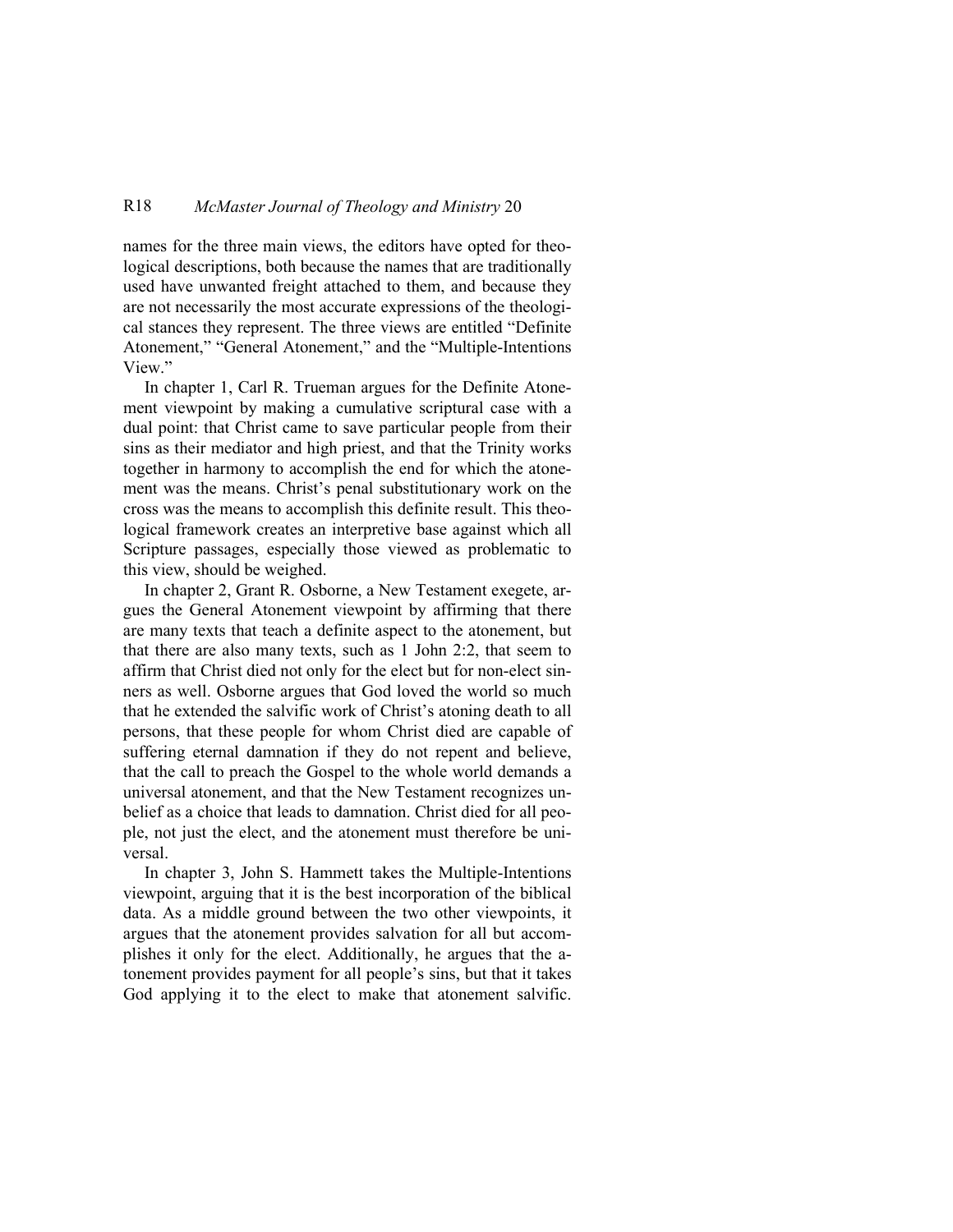Hammett argues that this is a more theologically comprehensive position than either of the other viewpoints discussed, and that it also preserves some of the key concerns that cause the other two sides to reject the opposing view. As a middle ground he also offers it as a way to reach theological harmony between the major opposing camps on this issue.

The book concludes with a brief recap of the three views, as well as another discussion of the importance of Christian charity and humility in approaching areas of theological controversy where sincere Christians hold strongly opposing views. Naselli presents a list of ten ways that controversy over the extent of the atonement can create schisms in the church, reinforcing the importance of arguing theological issues with care and an abundance of grace.

The book strikes a balance between detail and simplicity. From the outset the editors limit the scope of their study to a manageable question, admitting that not all positions on the extent of the atonement, never mind theories of the atonement itself, could be covered. The result is a focused book that provides useful arguments on a single question, without getting lost by trying to spread itself over too much ground. If one is looking for an exhaustive study on the extent of the atonement, this book will not provide enough detail on its own, but it will give the reader a springboard for further study.

This very simplicity does, however, lead to the singular problem that a book of this kind faces. By removing a particular issue from the broader framework of theology in which it exists, an incomeplete argument is formed. Theological stances on particular issues are predicated upon basic presuppositions as well as integrated interpretations of numerous interrelated doctrines, and to attempt to discuss the single issue without a more detailed exposition of the presuppositions that form its foundation leads to a limited scope for argument. This in turn limits the usefulness of the book for those who do not share the same basic presuppositions as the authors. This is of course a necessary sacrifice that must be made for the sake of brevity but, as Trueman points out in his response to Osborne, without connecting the understanding of the atonement to larger theological differences the authors